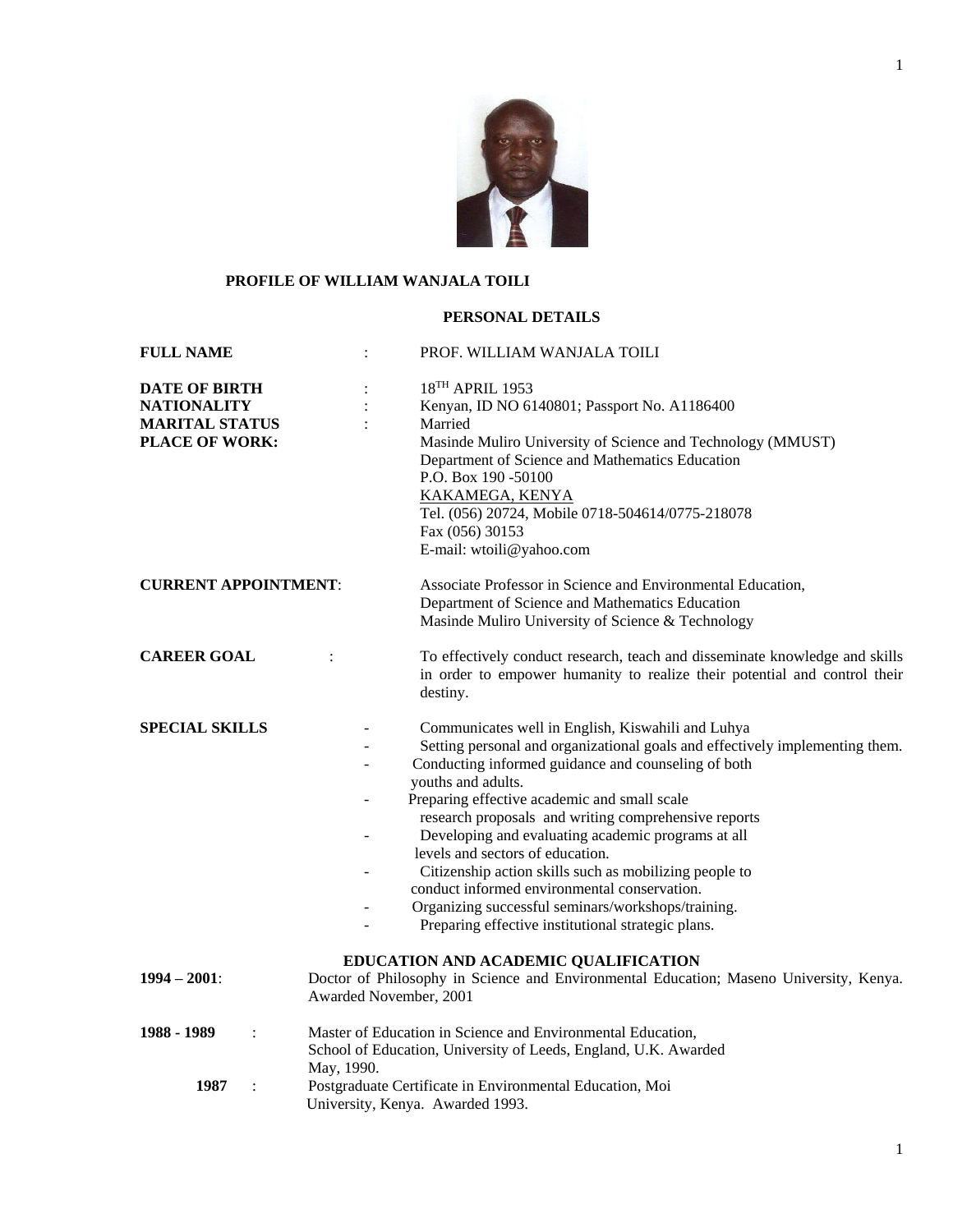| 1983 - 1985 |                      | Master of Education in Teacher Education (Science Education and<br>Curriculum Development); University of Nairobi, Kenya. Awarded November, 1985.                                                                                            |
|-------------|----------------------|----------------------------------------------------------------------------------------------------------------------------------------------------------------------------------------------------------------------------------------------|
| 1975 - 1978 | $\ddot{\phantom{a}}$ | Bachelor of Education in Science (Upper Second Class Honours)<br>in Botany and Zoology, University of Nairobi, Kenya. Awarded<br>November, 1978.                                                                                             |
| 1973 - 1974 | $\ddot{\cdot}$       | Kapsabet High School, Nandi District. Sat for East African<br>Advanced Certificate of Education and obtained two Principles and<br>one Subsidiary in Biology, Geography, and Mathematics respectively.                                       |
| 1969 - 1972 | $\ddot{\cdot}$       | Kolanya High School, Busia District. Sat for East African<br>Certificate of Education/Cambridge School Certificate and obtained Division One (1) (16<br>points grade aggregate). This was the best performance in the history of the school. |
| 1961 - 1968 |                      | Mahanga Primary School, Bungoma District. Sat for Primary<br>Certificate of Education and obtained 25 points.                                                                                                                                |

### **WORKING EXPERIENCE**

## **University Teaching**

| $2003 -$ to date:        | Masinde Muliro University of Science &Technology Department of Science and Mathematics |
|--------------------------|----------------------------------------------------------------------------------------|
|                          | Education.                                                                             |
| <b>Current Position:</b> | Associate Professor                                                                    |
| <i>Responsibilities:</i> | Teaching, conducting research and examining students in the courses                    |
|                          | Taught; Member of various Senate committees.                                           |
| $1998 - 2003$ :          | Senior Lecturer, Maseno University (Environmental Education & Research                 |
|                          | Methods)                                                                               |
| $1993 - 1998$ :          | Lecturer, Maseno University                                                            |
| $1990 - 1992$ :          | Assistant Lecturer, Maseno University (Environmental Education &                       |
|                          | Curriculum Development).                                                               |
|                          |                                                                                        |

## **University Administration Duties at MMUST**

|      | <b>2011-Date</b> : University Representative to the Credit Accumulation and Transfer |
|------|--------------------------------------------------------------------------------------|
|      | Systems (CATS) Project: Education Fields at Commission for Higher                    |
|      | Education (CHE).                                                                     |
| 2010 | : Ag. Director, Research in Division of Planning, Research and Extension (May        |
|      | July).                                                                               |
| 2005 | : Ag. Dean, Faculty of Education and Social Sciences (Jan. -April).                  |
|      | 2003 – 2010: Chairman, Department of Science and Mathematics Education.              |

# **University Teaching on Part-time Basis**

| <b>2011-Date</b> | : Mount Kenya University, School of Education, Kakamega Campus             |
|------------------|----------------------------------------------------------------------------|
| $2008 -$ to date | : University of Nairobi, College of Education and External Studies, School |
|                  | of Continuing and Distance Education, Department of Extra-Mural            |
|                  | Studies, Kakamega Campus and Bungoma Centre.                               |
| 2009-2011        | : Maseno University, Department of Educational Management and              |
|                  | Foundations.                                                               |
| 2010-2011        | :Bondo University College, Department of Educational Management.           |

# **Ministry of Education**

**Aug - Nov. 1990**: Ministry of Education Headquarters, Inspectorate Section.

*Position:* Senior Inspector of Schools in charge of Primary Science

**1985 - 1990**: Kenya Institute of Education: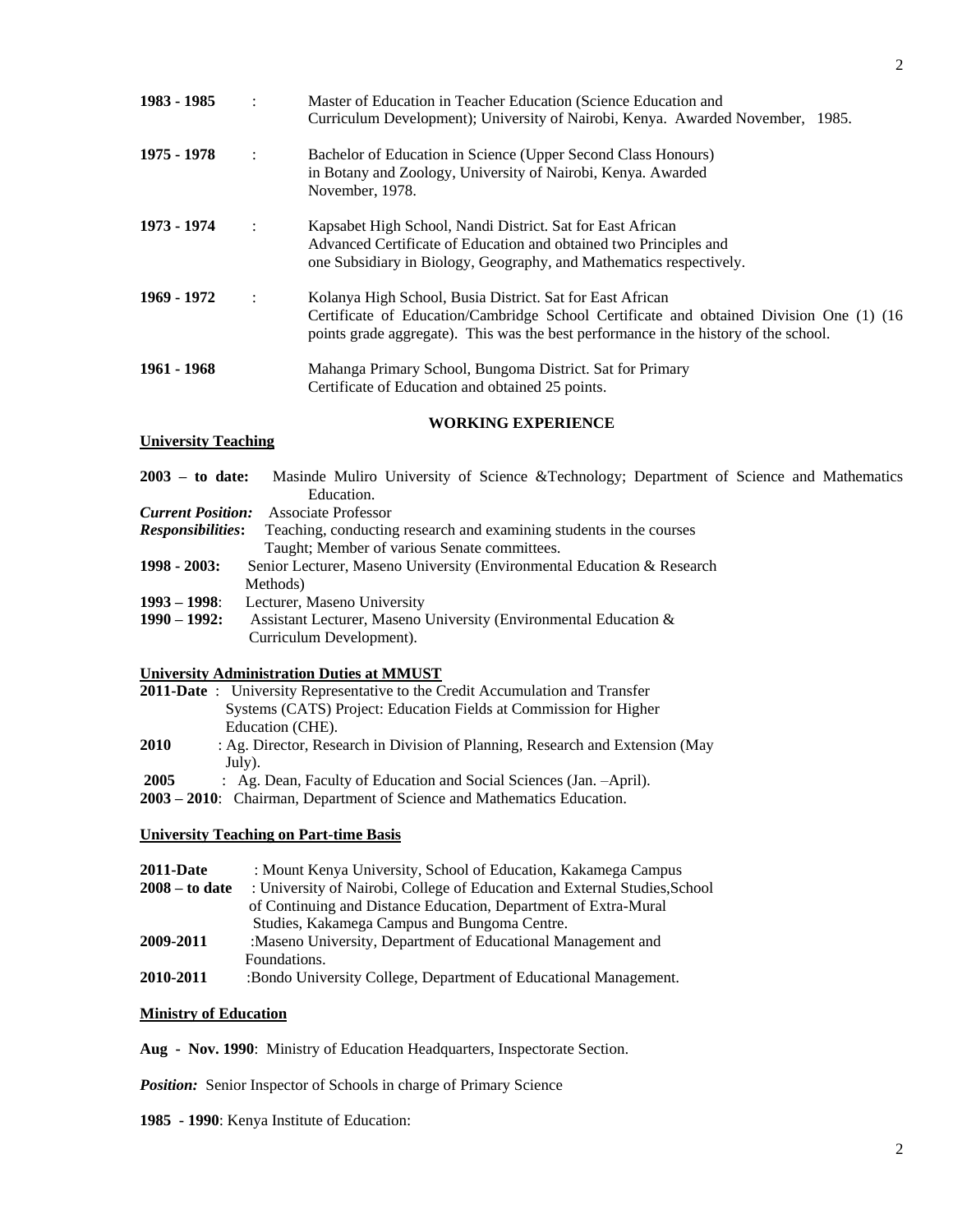*Position:* Curriculum Specialist in Primary School Science, Science in Teacher Training Colleges and Resource person in Secondary School Biology.

*Responsibilities:* 

- In servicing science tutors in teacher training colleges in order to improve their skills in science teaching.

- Serving on the National Panel for Setting and moderating external examinations (both the Kenya Certificate of Primary Education and the Kenya Certificate of Secondary Education) at the Kenya National Examination Council.

- Designing, Piloting and Evaluating primary and secondary school Science Curriculum and curriculum materials in Kenya.

# **Teaching in Secondary Schools and Colleges**

| 1985:      | Tutor in Science Education and Professional Studies at Kaimosi Teacher |
|------------|------------------------------------------------------------------------|
|            | Training College.                                                      |
| 1982-1983: | Teacher of Biology and Dean of Curriculum at St. Joseph's              |
|            | Chepterit Girls High School, P.O. Box 51, Kapsabet.                    |
| 1980-1981: | Teacher of Biology and Head of Biology Department, Ribe High           |
|            | School, P.O. Box 90122, Mombasa.                                       |
| 1978-1980: | Teacher of Biology at Allidina Visram High School, P.O. Box            |
|            | 90251, Mombasa.                                                        |

## **ACADEMIC AWARDS**

**2013**: Funding by the Israel Government through the Israel Agency for International Development Cooperation, Ministry of Foreign Affairs, to attend one month Seminar on "Education towards Sustainable Development: Training for Educational Personnel-Kenya", held at the Aaron Ofri International Training Centre in Jerusalem, April 8-May 2, 2013.

**2011**: Funding by Association of African Universities in collaboration with Association of Universities and colleges of Canada through Canadian International Development Agency to help improve the strategic plan and planning process for Masinde Muliro University of Science and Technology with the assistance of our partner, University of the Fraser Valley, Canada.

**2008**: Research grant by MMUST through office of the Deputy Vice- Chancellor (Planning, Research and Extension) to conduct Research: "Investigating Metacognitive Abilities among High School students in science."

**2005**: Research grant by Inter-University Council for East Africa under the auspices of Lake Victoria Basin Research Initiative (Vicres) to study:

> *"An Evaluation of the production and utilization of Pumpkins (Curcubita pepo) for poverty reduction among smallholder farmers in Lake Victoria Basin*"

**1994** : The Kenya, Uganda, Tanzania Educational Research Award, (KUTERA), by courtesy of the International Development Research Centre (IDRC) to train in writing research proposals and conducting qualitative research projects.

## **CONSULTANCY SERVICES**

## **Review of University Programmes for Accreditation by Commission for University Education**

- **Feb.2014**: Evaluation of proposed B.Ed (Primary) degree curriculum for Mount Kenya University (for accreditation under auspices of Commission for Higher Education
- **Dec.2012:** Evaluation of proposed B.Ed (Primary) degree curriculum for Riara University (for accreditation under auspices of Commission for Higher Education).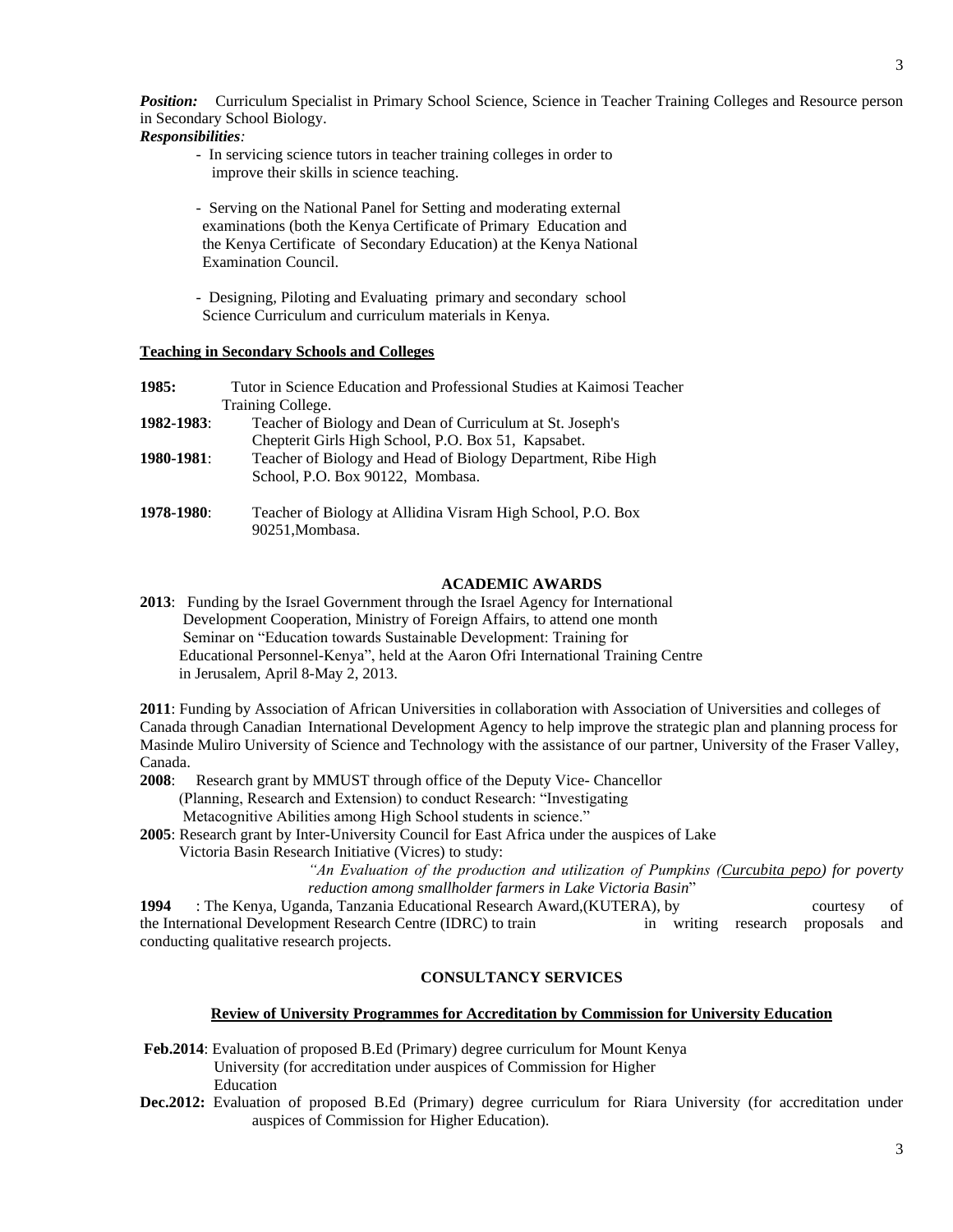- **July, 2012**: Evaluation of proposed B.Ed in Science degree curriculum for Marist International University College (for accreditation under auspices of Commission for Higher Education).
- **April, 2012**: Evaluation of proposed B.Ed in Science degree curriculum for Nakuru University (for accreditation under auspices of Commission for Higher Education).
- **Nov., 2011**: Evaluation of proposed curriculum for B.Ed in Primary Education for Africa Interstates University, Eldoret (For accreditation under auspices of Commission for Higher Education).
- **Jan. 2010**: Evaluation of proposed Curriculum for B.Ed in Science for University of East Africa (for accreditation under auspices of Commission for Higher Education).
- **Sept. 2009**: Evaluation of proposed Curriculum for B.Ed in Science for Presbyterian University of East Africa (for accreditation under auspices of Commission for Higher Education)
- **Aug. 2009**: Onsite Assessment of Facilities and Personnel for Implementation of B.Ed in Science degree programme of Mt. Kenya University, Thika.
- **March 2009**: Evaluation of proposed Curriculum for B.Ed in Science and Counseling for Kenya Methodist University (for accreditation under auspices of Commission for Higher Education – CHE).

- **May 2009**: Review of Evaluation Report of the proposed Curriculum for B.Ed (Science) for Mount. Kenya University (For accreditation under auspices of Commission for Higher Education).
- **Jan. 2008**: Development of Environmental Education Program, Great Lakes University of Kisumu

## **Development of Strategic Plans**

- **2010-2013** : Spearheaded revision of MMUST strategic plan through the funds and training provided by the Association of African Universities and the Association of Universities and Colleges of Canada and in partnership with University of the Fraser Valley, Canada.
- **2008** : Facilitated the Production of Department of Science and Mathematics Education (MMUST) Academic Strategic Plan at the workshop held at Blue York Hotel, Busia in September.
- **May 2007**: Facilitator, production of Strategic plan 2007 2012: Sigalagala Technical Training Institute, held at Mabanga Farmers Training College, Bungoma.
- **2006 -Date** : Member of Institutional Development Committee for onsite evaluation of facilities for establishment of new study centres and campuses and the production of Strategic plan (2006 – 2011) and its review.
- **2004** : Facilitated Development of B.Sc (Primary Education) and M. Sc(Education) degree Programs currently in use in the Department of Science and Mathematics Education.

#### **Development of Curricular for Community Based Development**

- **2007-2010** Development of training program and instructional materials for small holder farmers in rural households in the Lake Victoria Basin to increase food security and improve health and income generating activities.
- **1990-1991** Developed training materials for primary science teachers and tutors of teacher training colleges in production and use of science teaching materials.
- **1985 -1986** Spearheaded development of curricular and curricular materials for the Undugu Society in Kenya, sponsored by the Government of Kenya and UNICEF, targeting youths who had dropped out of school and street children in Nairobi.
- **1986-87** Spearheaded development of curricular in health and sanitation for low income rural households and their children in primary schools in Coast province, funded by Government of Kenya and UNICEF

#### **SKILLS IMPROVEMENT TRAINING**

**2013** : Gained skills in mainstreaming "Education for Sustainable Development" in Educational programmes through the one month Seminar on "Education towards Sustainable Development: Training for Educational Personnel-Kenya", held at the Aaron Ofri International Training Centre in Jerusalem, April 8-May 2, 2013. The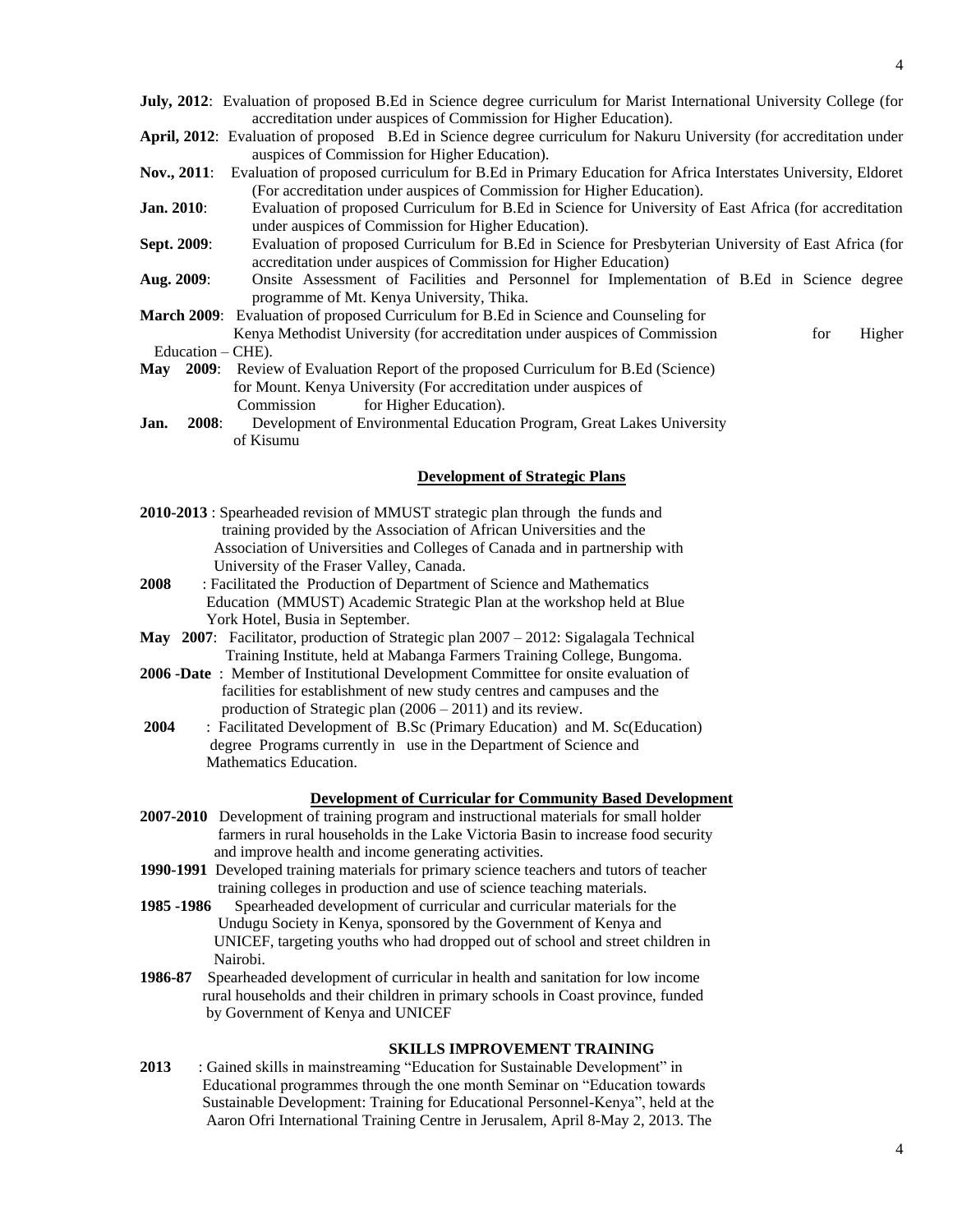5

 Training was funded by the Israel Government through the Israel Agency for International Development Cooperation, Ministry of Foreign Affairs.

- 2011 : Gained skills in external peer review of universities with specific reference to Standards and guidelines for accreditation of universities in Kenya through" Stakeholders' workshop on External Peer Review of Universities", held at the Kenya School of Monetary Studies in Nairobi on 24-25, March 2011.The workshop was sponsored by the Commission for Higher Education.
- **2011** : Gained skills in university strategic planning with a view to incorporating Stakeholders such such as industries and the community at large through "Stakeholder Relations in Higher Education for Africa" workshop held at the Kenya School of Monetary Studies in Nairobi on 29-30, October, 2011.The Workshop was sponsored by the Association of African Universities an Association of Universities and Colleges of Canada.
- **2007-2012**: ISO 9000 Awareness and Operationalisation seminars on Quality Management Systems held in MMUST
- **2007**: Evaluation of Research outputs Vicres held at Gurndoto Hotel, Arusha, Tanzania.

## **PUBLICATIONS AND OTHER OUTPUTS**

#### **Articles in Journals**

- 1. Echessa,A.C.P, Nyambaka,H, Ondigi,N.A, Omuterema,S, **Toili,W**.et al(2013) Evaluation of micronutrients in seeds of pumpkin varieties grown by smallholder farmers in the Lake Victoria Basin. *African Journal of Food Science and Technology,*Vol.4(10),pp.221-228,December,2013
- 2. Echessa,A.C.P, Nyambaka,H, Ondigi,N.A, Omuterema,S, **Toili,W**.et al(2013) Variation of Micronutrients in Pumpkin Fruitvarieties grown within the Lake Victoria Basin. *Food Science and Quality Management,*Vol.17,pp.71-81,December,2013
- 3. Kevogo,N **,Toili,W.**and Mutsoso,S(2013) Relationship Between Secondary School Students' Competence in Computer Use and Performance in Biology*. Asian Academic Research Journal of Social Science and Humanities,*Vol.1(17),pp.282-304,November, 2013
- 4. Kevogo,N **,Toili,W.**and Mutsoso,S(2013) Effect of General Computer Use on Secondary School Students' Performance in Biology*. Greener Journal of Computer Sciences,*Vol.1(1),pp.016-030,October 2013
- 5. Ngakhala,J.N, Toili,W.W, and Tsingalia, H (2013) "Extent of Secondary School Students' Participatrion in Biology Practicals in Kenya." European Journal of Biology and Health Education (forthcoming).
- 6. Marble N.Odhiambo,and **Toili,W.W** (2013),"Implications of the use of Electronic Calculators on students' Performance in mathematics in Secondary Schools in Kenya. *African Journal of Education and Technology.*  Volume 3 Number 1 (2013), 10-17
- 7. Kevogo,N, Toili,W.W and Mutsotso.S.N(2013)"Influence of Class Size oTechniques of Teaching Science in Primary Schools of Vihiga County,Kenya". *International Journal of Educational Research and Review*.Volume 1(1) February,2013
- 8. Akwee P. E, Toili,W.W and Palapala V.A (2012),"Effectiveness of computer based technology integration in teaching and learning of gene concept among high school students, Kenya. *European Journal of Biology and Health Education*. Volume 1 Number 1 and 2.July 2012, 31-52.
- 9. Barasa B.O M , Toili,W.W and China,S.S (2011)"Assessment of University Students' Vulnerability to Environmental Health Risks". *Sacha Journal of Environmental Studies.*Volume1 Number 2 (2011) 92-102
- 10. Barasa B.O M , Toili,W.W and China,S.S (2011)"An Evaluation of University Students'Awareness of Environmental Health Risks and their Attitudes towards the Risks.". *African Journal of Education and Technology*.Volume 1 Number 3 (2011) 62-77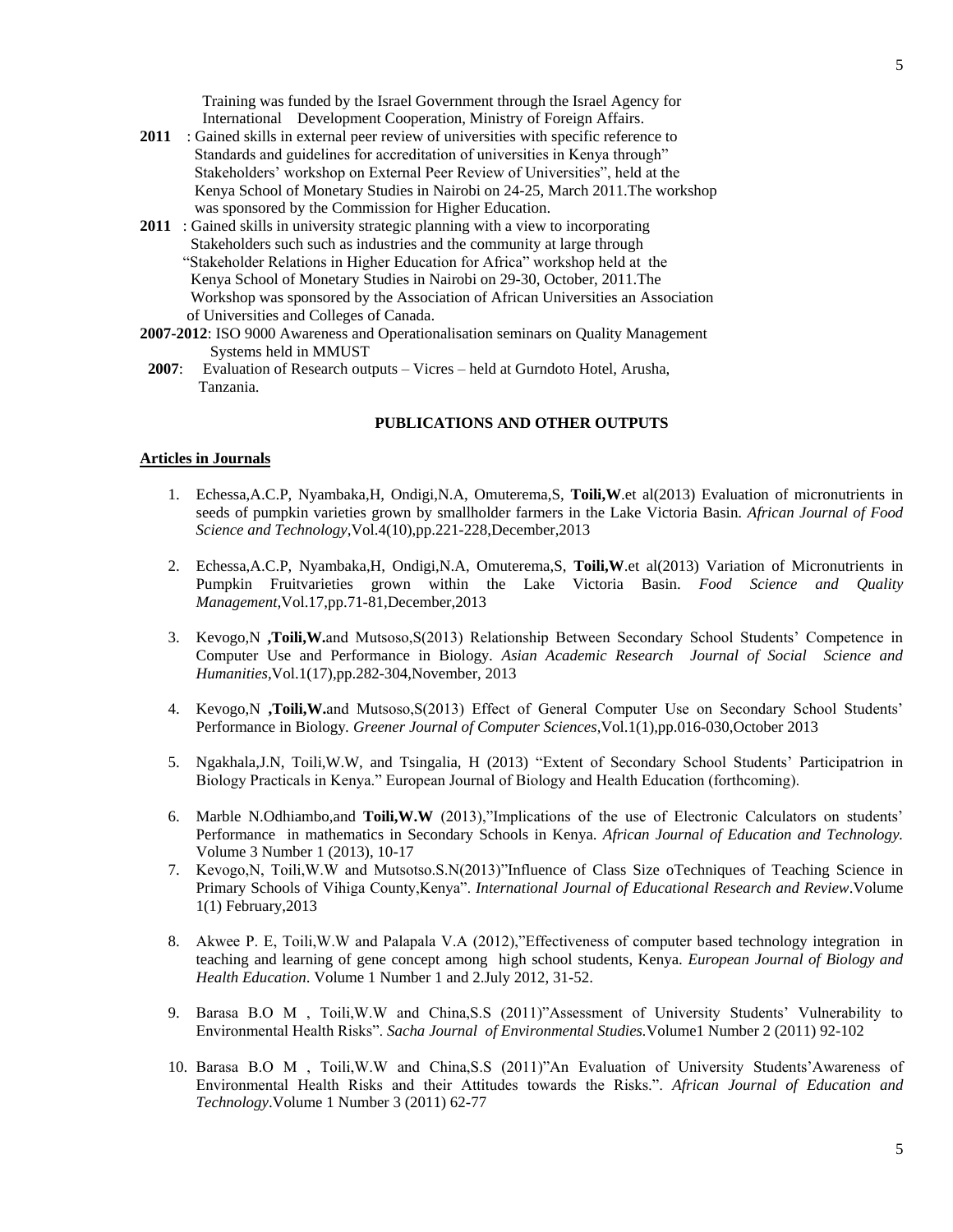- 11. Sulungai M.W, Toili W.W and Amadalo,M.M (2011), "Teacher related factors influencing the integration of information technology in the teaching of mathematics in secondary schools in Kenya". *African Journal of Education and Technology*.Volume 2 Number 1(2011),1-14
- 12. Barasa O. I and Toili,W.W(2012,)"Secondary school students' perception of the role of alternative sources of energy in sustainable development." International Green Journal of Environmental Education (forthcoming
- 13. Toili W.W et al (2008) Comparative analysis of Production practices and utilization of pumpkins(*Cucurbita pepo* and *Cucurbita maxima)* by small holder farmers in Lake Victoria Basin,East Africa. *African Journal of Environmental Science and Technology* ,Vol.2(9),pp.296-304
- 14. Toili, W.W. (2002) Secondary School students' Perception of Environmental Quality in Bungoma District, Kenya. Maseno Journal of Education, Arts and Science. Vol. 3 No.1
- 15. Toili, W.W. (1996) Teaching for Community Environmental Action: An Alternative Instructional Model to Environmental Concepts and Issues in School.The Environmentalist 16(1), 221 - 229.
- 16. Toili, W.W. (1994) A study of Children's' conception of chemical Reactions. Maseno Journal of Education, Arts and Science. Vol2 No.1 pg.1- 15.
- 17. Toili, W.W. (1988) Promotion of Scientific Literary in Early Childhood Education: The Kenyan Experience. The Second International Symposium on Natural Sciences in Pre-School and Early Elementary Education Final Report, Portoroz. Yugoslavia.
- 18. Primary Science Series (6 Titles for Standards 1,2,3,4,6, and 7 pupils books) and Primary Science Teachers guides books 1 - 3, 6 and 7. Published by Kenya Literature Bureau.
- 19. Toili, W.W. (1993) Twilight Intellectuals: Dons and Politics Equator News N0.4
- 20. Toili, W.W. (1993) Vocational Education: A Doubtful Venture? Equator News 5
- 21. Toili, W.W. (1994) Environment and the Child. Equator News No.6
- 22. Toili, W.W. (1994) Culture, Environment and Development in Kenya. Equator News No.7

## **Abstracts in conference proceedings**

- **Toili,W.W(2013)** Toili W.W (2013) Towards Quality Standards in Science Education in Kenya: Setting the Research Agenda for the Case of Secondary School Biology Curriculum. The 3rd Education Kenya Institute of Curriculum Development Symposium. January 23-24, 2013.
- Toili W.W. et al (2009) A Comparative Study of University Students' Perception of Biotechnology Applications: The Case of Kenya, Turkey, Lebanon, Slovakia and Jordan. ESERA, Istanbul (August 30-4 Sept 2009).
- **Toili,W.W(2009)** Towards Quality Standards in Science Education in Kenya: Case of Biology Curriculum in Secondary Schools. International conference on Education, Kenyatta University. 8-10 July, 2009.
- Toili, W. W. (2007) Theory of Instruction in Environmental Education: Reflections on Action Research Pedagogy. Centre for Environmental Educations. Ahmedabad, India.

#### **Books and papers submitted for publication**

1. Toili, W.W (2009) Deprofessionalization of the Teaching career in Kenya: Is it Reversible? Journal of Science, Technology, Education and Management (Resubmitted).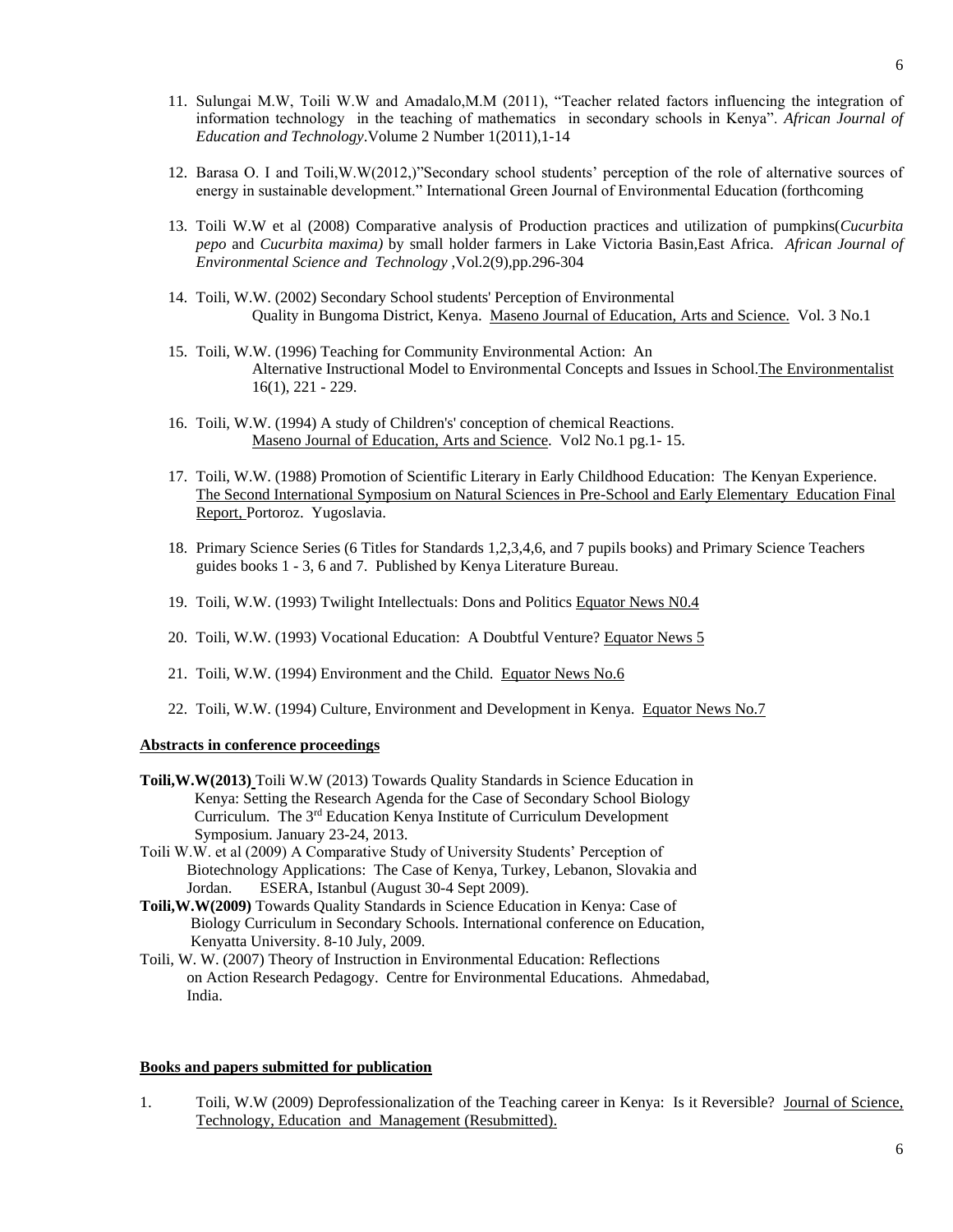- 2. Toili, W.W. (2013) Teaching Primary Science in the 21<sup>st</sup> Century. Jomo Kenyatta Foundation (Submitted).
- 3. Toili,W.W (2013) Teaching Biology in Secondary Schools in the 21st Century.Jomo Kenyatta Foundation(Submitted)

#### **Unpublished dissertations and theses**

- Ph.D thesis: Impact of Environmental Education on Secondary School Students' Perspectives of Environmental Quality in Bungoma District, Kenya. Maseno University, Kenya, 2001. Supervisors: Prof. W.O. Orwa and Prof. R.T. Ogonda.
- M.Ed. Project: Environmental Education: Towards a Curriculum and Instructional Policy on Primary Schools in Kenya. School of Education, University of Leeds, England (U.K); August 1989. Supervisor: Dr. G. Knamiller
- M.Ed. Project: A Study of Science Process Skills Acquired Through Primary Science Curriculum: A Case Study of Standard Seven Pupils in Bungoma District, Kenya. University of Nairobi,1985. Supervisor: Dr. C. Namuddu.

## **THESES EXAMINATION**

- 1. Barasa O. Ibrahim,"Secondary school students' perception of the role of alternative sources of energy in sustainable development." M.Sc Education Thesis, Masinde Muliro University of Science and Technology, 2010.
- 2. Chesang Chepyegon,"Use of scientific language in instruction and performance in chemistry:Acase of selected schools in Kabarnet Division Baring District."M.Ed Thesis, Kenyatta University, 2010. (External examination).
- 3. Samuel J. Nyaga,"Comparison of computer assisted instruction and conventional instructional methods in secondary schools in Embu District, Kenya." M.Ed Thesis, Kenyatta University, 2010. (External examination).
- 4. Polycarp M. Isenyi,"Perception of preservice teachers towards the use of computers in instruction in mathematics in secondary schools in Kenya." M.Sc Education Thesis, Masinde Muliro University of Science and Technology, 2012.
- 5. Redempta A.J Munyendo,"The effects of HIV and AIDS on orphan boys education in public primary schools in Nairobi East,Kenya. M. Ed Thesis, Masinde Muliro University of Science and Technology, 2012.
- 6. Edward W. Nyongesa,"The head teacher appointment policy in Kenya:Implications for the management of secondary schools in Bungoma East District. M. Ed Thesis, Masinde Muliro University of Science and Technology, 2010.
- 7. Evans L Chimoita,"Secondary school students' understanding of energy flows in ecosystems: A case of Lugari District, Kenya. M.Sc Education Thesis, Masinde Muliro University of Science and Technology, 2010.
- 8. Henry Wati,"Effects of computer based instruction on mathematics achievement: A case of secondary school students of Kakamega South District." M.Sc Education Thesis, Masinde Muliro University of Science and Technology, 2011.
- 9. Phelistas Watitwa,"An investigation of student related factors that affect in biology practicals in Teso District,Kenya."M.Sc Education Thesis, Masinde Muliro University of Science and Technology, 2010.
- 10. Robert O. Kati,"Reelationship between teacher factors and primary school mathematics achievement."M.Sc Education Thesis, Masinde Muliro University of Science and Technology, 2010.
- 11. Jane Kwambita Amunga,"The effects of ranking secondary schools and students' in national examinations in Kenya:Acase of Kakamega South District." M.Ed Thesis, Masinde Muliro University of Science and Technology, 2010.
- 12. Jane Barasa,"Effects of conversion of co-educational schools on schools to single sex schools on students' discipline and academic performance."M.Ed Thesis, Masinde Muliro University of Science and Technology, 2010.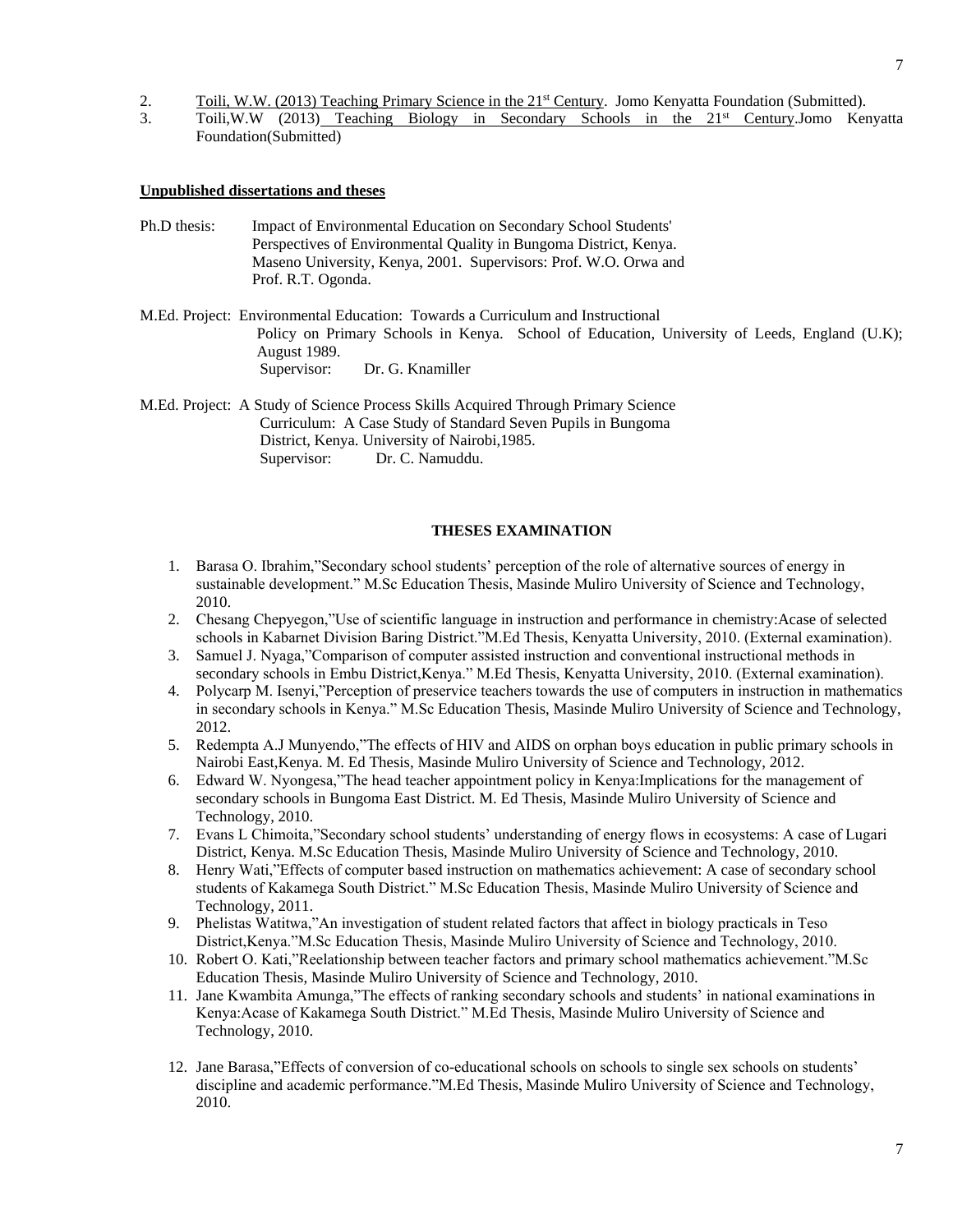- 13. Muga, L.A. "Factors Affecting Enrolment of Women in Science and Technology Courses in Polytechnics of Kenya. The Case Study of Mombasa Polytechnic." M.Ed Thesis, Maseno University, 2003.
- 14. Odebero, S.O. "Bursary as a Method of Financing Secondary School Education in Busia, District, Kenya." M.Ed Thesis, Maseno University, 2002.
- 15. Gogo, J.O. "The Impact of Cost Sharing on Access, Equity and Quality of Secondary Education in Rachuonyo District, Kenya." M.Ed Thesis, Maseno University, 2002.

### **THESES SUPERVISION**

- 1. D.W. Wasike, 'Effect of computer based instruction on secondary school students' understanding of mathematical probability concepts.' P.hD (Mathematics Education) Thesis, Masinde Muliro University of Science and Technology, 2012.
- 2. P. Nyongesa, 'Impact of teachers' service commission's usage of management by objectives on teachers' performance in Bungoma County'. M.Sc (Education) Thesis, Masinde Muliro University of Science and Technology, 2013.
- 3. J. Khasandi,'Impact of sex education on performance of girls in secondary school education', M.Ed Thesis, Masinde Muliro University of Science and Technology, 2013.
- 4. C. Bulinda, 'Influence of business process reengineering on performance of communication corporations in Kenya'. M.Sc Thesis, Masinde Muliro University of Science and Technology, 2013.
- 5. R.J.Songok,' Teachers'perception of philosophical foundations of environmental education for sustainability in secondary schools of Kenya.' M.Sc(Education)Thesis, Masinde Muliro University of Science and Technology, 2013.
- 6. J.N.Lyanda, 'Influence of a teacher's gender on student performance in biology in secondary schools in Kenya.' M.Ed Thesis, Masinde Muliro University of Science and Technology, 2013.
- 7. E.Atieno Mbati,' Factors affecting secondary school performance in biology in Mumias District, Kenya'. M.Sc (Education) Thesis, Masinde Muliro University of Science and Technology, 2013.
- 8. Emily Mukabana,'The rise of women participation in provincial administration leadership in Kenya.M.A(History)Thesis, Mount Kenya University,2013.
- 9. G.N. Barasa,'A historical analysis of the influence of economic and socio-cultural factors on women's participation in politics in Kakamega Central,Kenya(1963-2013). M.A (History) Thesis, Mount Kenya University, 2013.
- 10. C. M. Aurah,'Assessment of Extent to Which Plastic Bag Waste Management Methods used in Nairobi City to Promote Sustainability. M.Sc Education Thesis,Masinde Muliro University of Science and Technology, 2012.
- 11. J. N. Nakhungu,"Effect of Selected Educational Inputs on Students' Performance in Secondary Schools of Mumias District,Kenya. M.Ed Thesis,Masinde Muliro University of Science and Technology, 2012.
- 12. Beatrice M. O Barasa,"University Students'Perception of Environmental Health Risks:Acase of Masinde Muliro University of Science and Technology, . M.Sc Education Thesis,Masinde Muliro University of Science and Technology, 2010.
- 13. Marble N.Odhiambo,"Implications of the use of Scientific Calculators on secondary school students' achievement in mathematics. M.Sc Education Thesis,Masinde Muliro University of Science and Technology, 2010.
- 14. Beatrice . Anangwe,"Trend and nature of flow rates of masters of education students in Moi and Maseno universities in Kenya. M.Ed Thesis,Masinde Muliro University of Science and Technology, 2010.
- 15. Metrine W. Sulungai,"Teacher relatd dfactors influencing integration of computers in mathematics instruction in Kakamega South District secondary schools.

M.Sc Education Thesis,Masinde Muliro University of Science and Technology, 2010.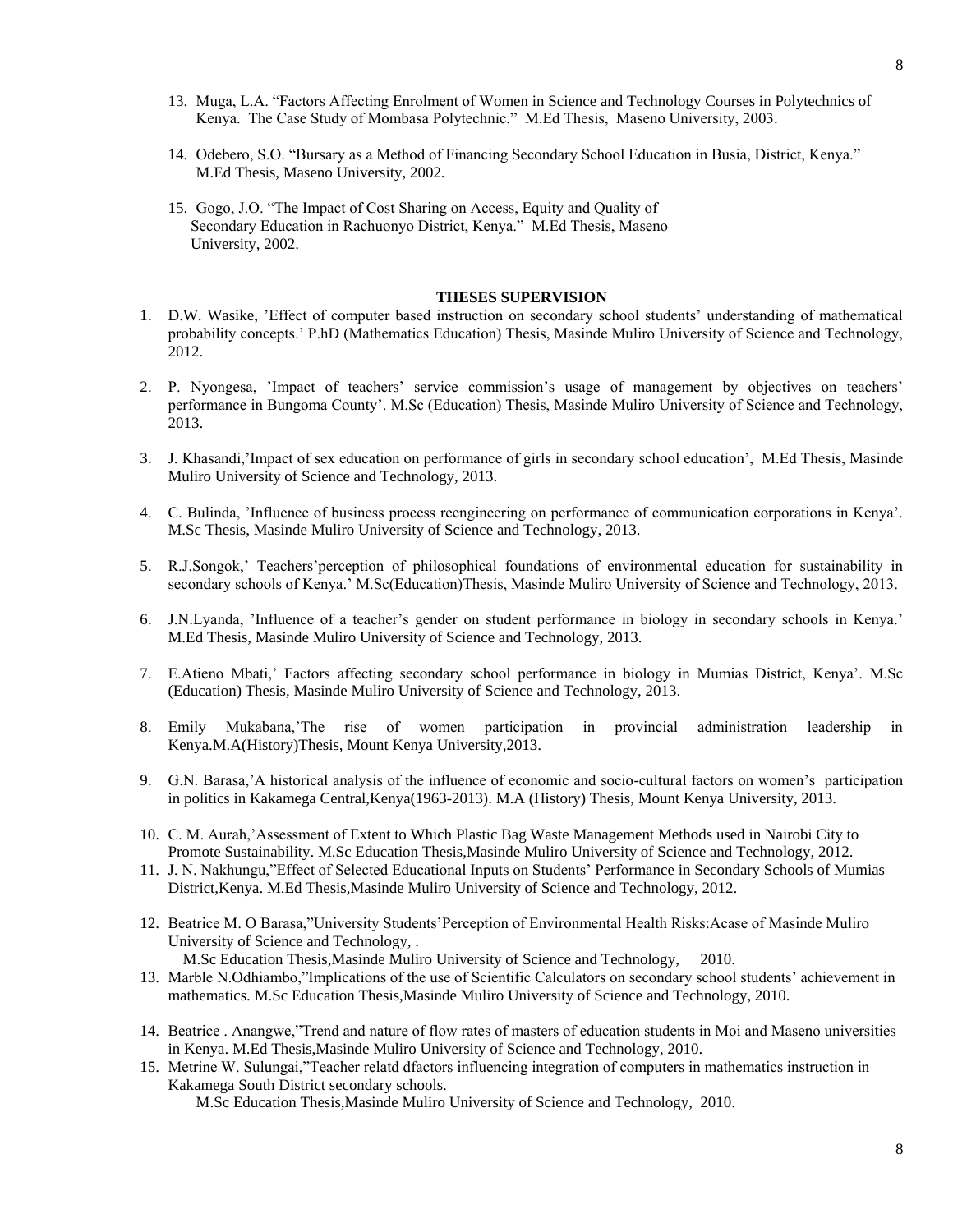- 16. Akwee Peter Edome,"Integration of computer based technology in teaching and learning of gene concept in secondary schools of Kakamega Central District,Kenya.
	- M.Sc Education Thesis,Masinde Muliro University of Science and Technology, 2010.
- 17. J.R. Onyango,"Factors influencing cost of primary education in public primary schools in Busia District,Kenya".M.Ed Thesis,Masinde Muliro University of Science and Technology, 2011
- 18. Jason A. Omufwoko,"Secondary school students' understanding of classification of living things in Samia District,Kenya". M.Sc Education Thesis,Masinde Muliro University of Science and Technology, 2011.
- 19. Joyce N. Ngakhala,"Extent of secondary school students' Participation in biology practicals in Lugari,Kakamega County,Kenya. M.Sc Education Thesis,Masinde Muliro University of Science and Technology, 2011.
- 20. Khatete, I. "The Role of Education in Alleviation of Poverty Among the Urban Slum Dwellers." M.Ed Thesis, Maseno University, 2000/2002.
- 21. Mitei, R.K. " The Efficiency of Military Distance Learning Program in Kenya." M.Ed Thesis, Maseno University, 2000/2002.
- 22. Sika, J.O. "Relationship between Recurrent Expenditure and Performance in Secondary Schools in Siaya District, Kenya." M.Ed Thesis, Maseno University, 2000/2002.
- 23. Barasa, N.E. "Analysis of Flow Trends of Students in Secondary School Education in Funyula Division, Busia District, Kenya." M.Ed Thesis, Maseno University, 2001/2002.
- 24. Juma, G. "Wastage in Secondary Schools in Vihiga District, Kenya." M.Ed Thesis Maseno University, 2001/2002.
- 25. Rugar, T.O. "Relationship between Education and Income Among Fishermen of Lake Victoria Landing Beaches in Rachuonyo District, Kenya." M.Ed Thesis, Maseno University, 2001/2002.
- 26. Owiye, D. O. "Trend in and Factors Affecting Wastage in Primary Education in Siaya District, Kenya. M.Ed Thesis, Maseno University, 2005.
- 27. Thuo, O. M. "External Efficiency of University Education and Training in Kenya universities:- Graduates "General Job Competencies in manufacturing industry" M.Ed Thesis, Maseno

University, 2005.

- 28. Olel, M. "The Effect of Parallel Degree Programs on Efficiency and Equity in Public Universities in Kenya and Uganda." Ph.D Thesis, Maseno University, 2002/2003.
- 29. Ndiku, J. "The impact of school based management on Academic Performance in selected schools of Western Province, Kenya." Ph.D Thesis, Moi University, 2005/06.
- 30. Musungu, L. L. "Role of the Headteacher in Academic Achievement in Secondary Schools in Vihiga District, Kenya" M.Ed Thesis, Maseno University, 2007.
- 31. Cheruiyot, M. K. "The Effect of Cattle Raiding Conflict on Primary Education in Kerio Valley Region, Marakwet District, Kenya" M. Ed Thesis, Maseno University, 2005.
- 32. Afullo, P.T.O. "Role of the Teacher in the Management of student Discipline in Pulbic Secondary Schools in Bondo District, Kenya." M.Ed Thesis, Maseno University, 2005.

## **PEER REVIEW**

Regularly Reviews articles in the following referred journals:

- 1. Maseno Journal of Education, Arts and Science 4 articles
- 2. International Journal of Environmental and Science Education (Turkey) 6 articles.
- 3. Eurasia Journal of Science and Mathematics Education (Turkey)– 3 articles
- 4. Journal of Science, Technology, Education & Management 4 articles
- 5. Editor Pied Crow Environmental Magazine sponsored by CARE International in Kenya.

#### **VALUE ADDITION TO MMUST**

**2010-2013** : Spearheaded revision of MMUST strategic plan through the funds and training provided by the Association of African Universities and the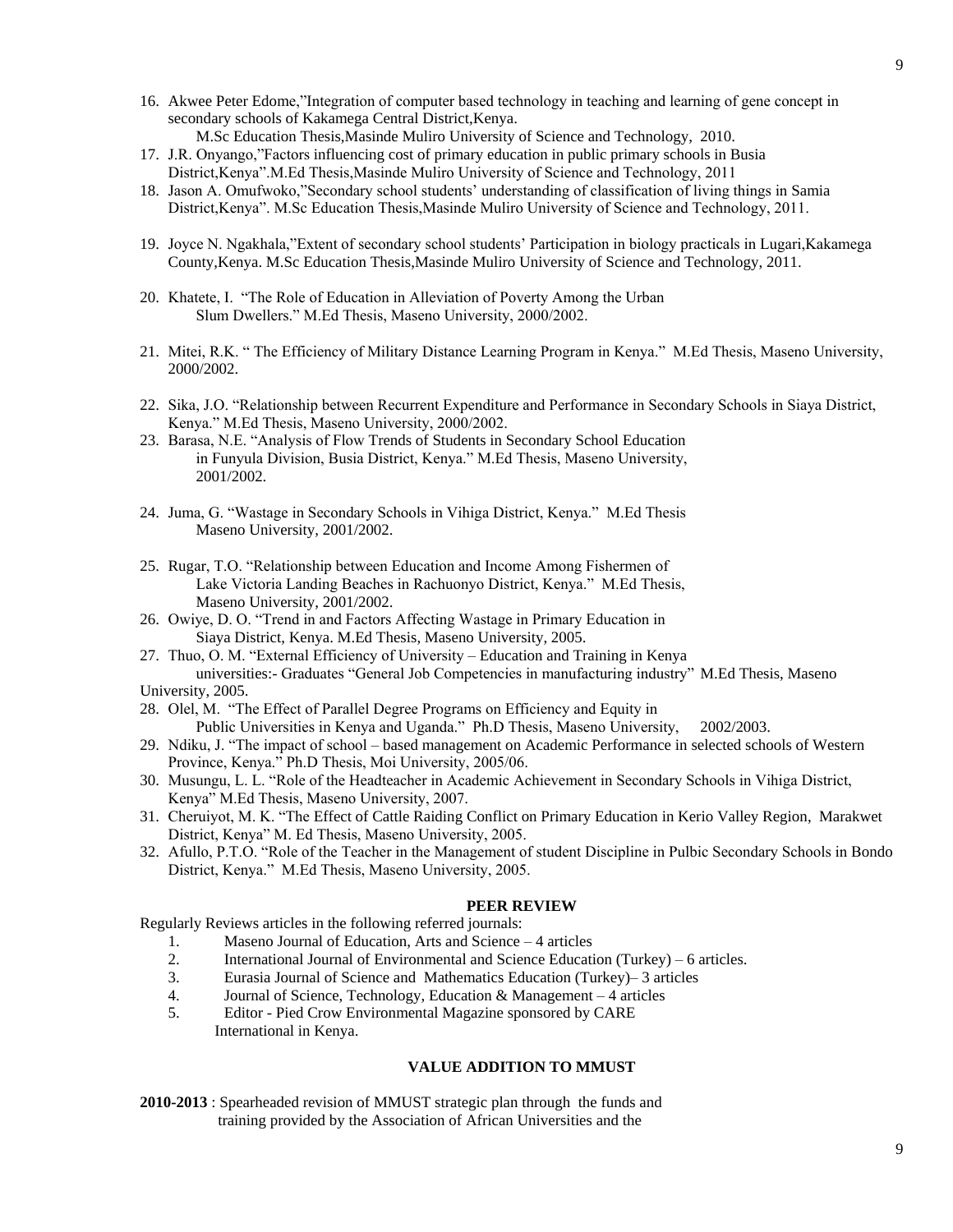Association of Universities and Colleges of Canada and in partnership with University of the Fraser Valley, Canada.

- **2010:** Development of University Research Policy now in operation.
- **2008** : Facilitator, Production of Department of Science and Mathematics Education (MMUST) Academic Strategic Plan at the workshop held at Blue York Hotel, Busia in September.
- **2005 -Date**: Member of Institutional Development Committee charged with the responsibility of developing MMUST Strategic Plan that is currently in operation and its review. The committee was also responsible for conducting onsite evaluation of facilities for establishment of new study centres and campuses and the production of Strategic plan (2006 – 2011)
- **2004** : Development of B.Sc (Primary Education) and M. Sc(Education) degree Programs currently in use in the Department of Science and Mathematics Education.

## **CONFERENCES AND SEMINARS ATTENDED**

### **Papers Presented (Last 5 years)**

- 1. Toili W.W (2013) Towards Quality Standards in Science Education in Kenya: Setting the Research Agenda for the Case of Secondary School Biology Curriculum. Paper presented at the 3<sup>rd</sup> Education Symposium held at Kenya Institute of Curriculum Development on January 23-24, 2013.
- 2. Toili W.W (2009) Towards Quality Standards in Science Education in Kenya: Case of Biology Curriculum in Secondary Schools. Paper presented at the International conference on Education at Kenyatta held on 8-10 July, 2009.
- 3. Toili W.W. et al (2009) A Comparative Study of University Students' Perception of Biotechnology Applications: The Case of Kenya, Turkey, Lebanon, Slovakia and Jordan. Paper presented at ESERA Seminar held in Istanbul (August 30-4 Sept 2009).
- 4. Toili W.W. (2007) Perspectives on Theory of Instruction in Environmental Education: Reflections on Action Research Pedagogy. Paper presented at the 4<sup>th</sup> International Conference on Environmental Education, Ahmadabad, India  $(24 - 28<sup>th</sup>$  Nov. 2007).

### **COMMUNITY ENGAGEMENT/SOCIAL RESPONSIBILITY**

- **2013** : Successfully completed the Christian Pilgrimage in the Holly Land (Israel), and Climbed to the top of the Masada off the Dead Sea.
- **2008-2010**: Conducted sensitization talks in various secondary schools on strategies to improve performance in National examinations. The schools included Khasoko, Kolanya, Keveye and Nyang'ori as well as all Principals in Lugari District held at Magadi Girils school.

**2007**-**Date**: Member, Marriage Encounter, East Africa Group

- **2001-Date**: Vice-Chairman, University of Leeds Alumni Association in Kenya.
- **1994-1998** : Member, Parents-Teachers Association Executive Committee, Maseno National School.
- **1993-2000**: Interim Secretary General of the University of Leeds Alumni Association in Kenya.
- **1995-2000**: Member, Administrative Committee Salvation Army Church (Kisumu Corps).
- **1986**-**1990**: Development of curriculum materials for the Undugu Society informal education programme for youths in Nairobi.
- **1987-1993**: Deputy Secretary General, AFC Leopards Sports Club, Kenya.

#### **MEMBERSHIPS OF PROFESSIONAL BODIES**

| 2009: | Member, European Science Education Research Association        |
|-------|----------------------------------------------------------------|
| 2008: | Member, National Association for Environmental Education (USA) |
| 2008: | Member, National Environmental Education Foundation (USA)      |
| 2008: | Member, National Association of Biology Teachers (USA)         |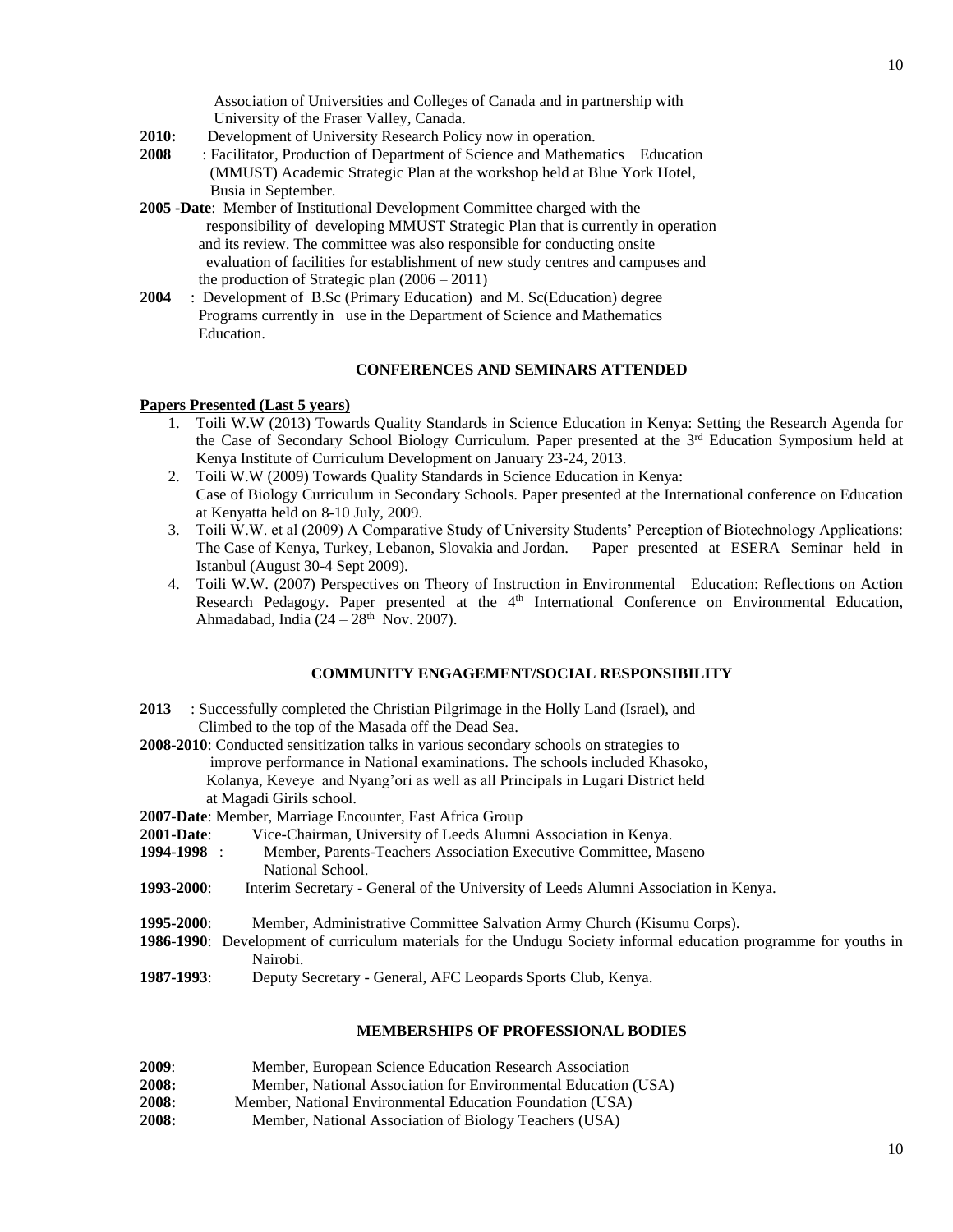| 2007:             | Member, Kenya Association of Natural History                            |
|-------------------|-------------------------------------------------------------------------|
| <b>1987-Date:</b> | Member, Commonwealth Association of Science, Technology and             |
|                   | Mathematics Education (CASTME) - London.                                |
| <b>1988-Date:</b> | Member, Association of Science for the Promotion of Children's Science  |
|                   | in Africa" - Nairobi.                                                   |
| $1991 - 2003$     | Member, National Primary Science Panel of Kenya Institute of Education. |

## **RESEARCH INTERESTS**

Environmental education: curriculum development and implementation; Traditional and modern strategies of environmental management; Person-environment relations; Education for Sustainable Development; Children's ideas in science and environmental concerns; Metacognitive abilities in Science learning; Quality Assurance and Standards in Science Education.

## **COURSES TAUGHT**

### **Under graduate courses**

- Biology Education
- Environmental Education
- Curriculum Development
- Guidance and counseling
- Instructional Media and Technology
- Primary science and mathematics curricula
- Teaching primary science and Mathematics
- Research project in primary science and mathematics curricula

## **Postgraduate Courses**

- Methods and practices of Teaching Biology
- Nature and philosophy of science and science education
- History and Philosophy of Environmental Education
- Climate Change and Africa
- Advances in Environmental Risk Management
- Ouality Assurance in Science Edsucation
- Curriculum Development in science
- Learning in science
- Assessment in science learning
- Environmental Management
- Environmental Issues in Project Planning and Management
- Management of Learning in Institutions
- Education, Training and Public awareness for Disaster Management
- Environmental Policy and Education
- Writing Research proposals and reports
- Qualitative Research Metrhods

## **REFEREES**

1. Prof.Maurice Amadalo, Masinde Muliro University of Science and Technology, P.O. Box 190, **KAKAMEGA.**

2. Prof. David T. K. Serem Vice Chancellor, Maasai Mara University, P.O. Box 851, **NAROK**